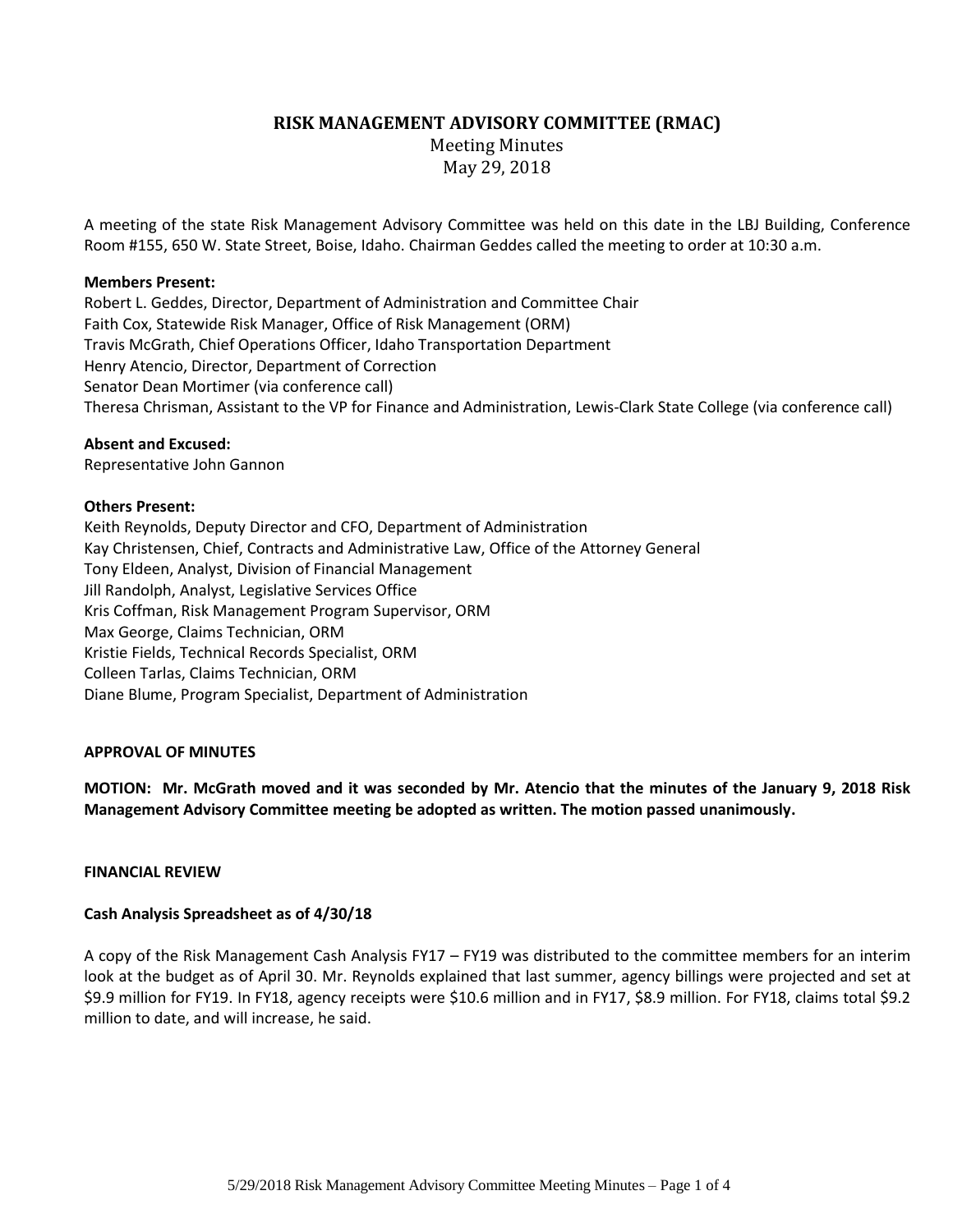## **Cash Analysis as of 4/30/18**

He referred to a document illustrating the actual cash balance as of April 30 compared to the projected June 30 balance. Administrative costs are positive, he said, but the Liability and Cyber Liability lines of coverage have shortfalls and will continue to increase in the negative. For the last five years, agency premiums for Inland Marine have been waived and this line of coverage has an excess balance. Boiler (energy systems) and Auto Property Damage are in the negative due to some significant claims. Employee Bonds, and Property will end the year positively. This would not have been the case, however, if the state had not received such favorable renewal rates, he said.

# **UPDATE FROM STATEWIDE RISK MANAGER**

## **April Renewals and Upcoming July Renewals**

Foreign Liability and Aircraft Liability are two coverages renewed in April. Aircraft Liability includes coverage for stateowned drones, Ms. Cox explained. Two years ago, the state was paying \$1,200 per drone, but the cost under the new blanket coverage renewal averages out at \$290 per drone.

The remainder of the lines of coverage renew in July, and the big one is Property. Last year the state negotiated a \$700,000 savings as well as a rate-lock for two years, which was conditioned on the state maintaining a certain ratio of loss. Unfortunately, she said, there has been a very large fire loss at Idaho State University, so that rate loss is not guaranteed. Recent hurricanes in other areas of the country have caused a nationwide increase in property premiums this year as much as 8% to 12%. However, because Idaho has a long history with Travelers and an excellent loss ratio, she doesn't expect the Idaho's rate will go up more than about 2%.

She said she anticipates a flat renewal amount for Boiler and Equipment Breakdown and Employee Bond and Crime. Comprehensive Liability, Auto Physical Damage, and Inland Marine lines are determined by actuaries and charged accordingly to agencies.

There will be an added charge for the newly-acquired Chinden Campus and normally there would have also been a premium assessed for adding the property to the portfolio. ORM, however, was able to show its total value did not exceed a certain percentage of the state's total value, so about \$50,000 was saved.

While attending the Risk Insurance Management Society conference in April she met with carriers of the state's Cyber Liability coverage and explained to them the creation of Idaho's new Office of Information Technology Services under the Governor's Office, and the state's new generation fire wall. She said she doesn't anticipate an increase in Cyber Liability premiums due to these efforts. Since the state first purchased cyber liability insurance, there have been only a few small breaches. Breach coaches were hired saving the agencies thousands of hours of mitigation.

#### **Outdoor Property Coverage**

There is a big change in property reporting for renewals involving outdoor property such as fences, she explained. In the past, agencies were required to list all outdoor property on their schedules which was very labor intensive. Consequently, a blanket coverage, based on a flat percentage, much like what a homeowner might have was requested and approved by Travelers.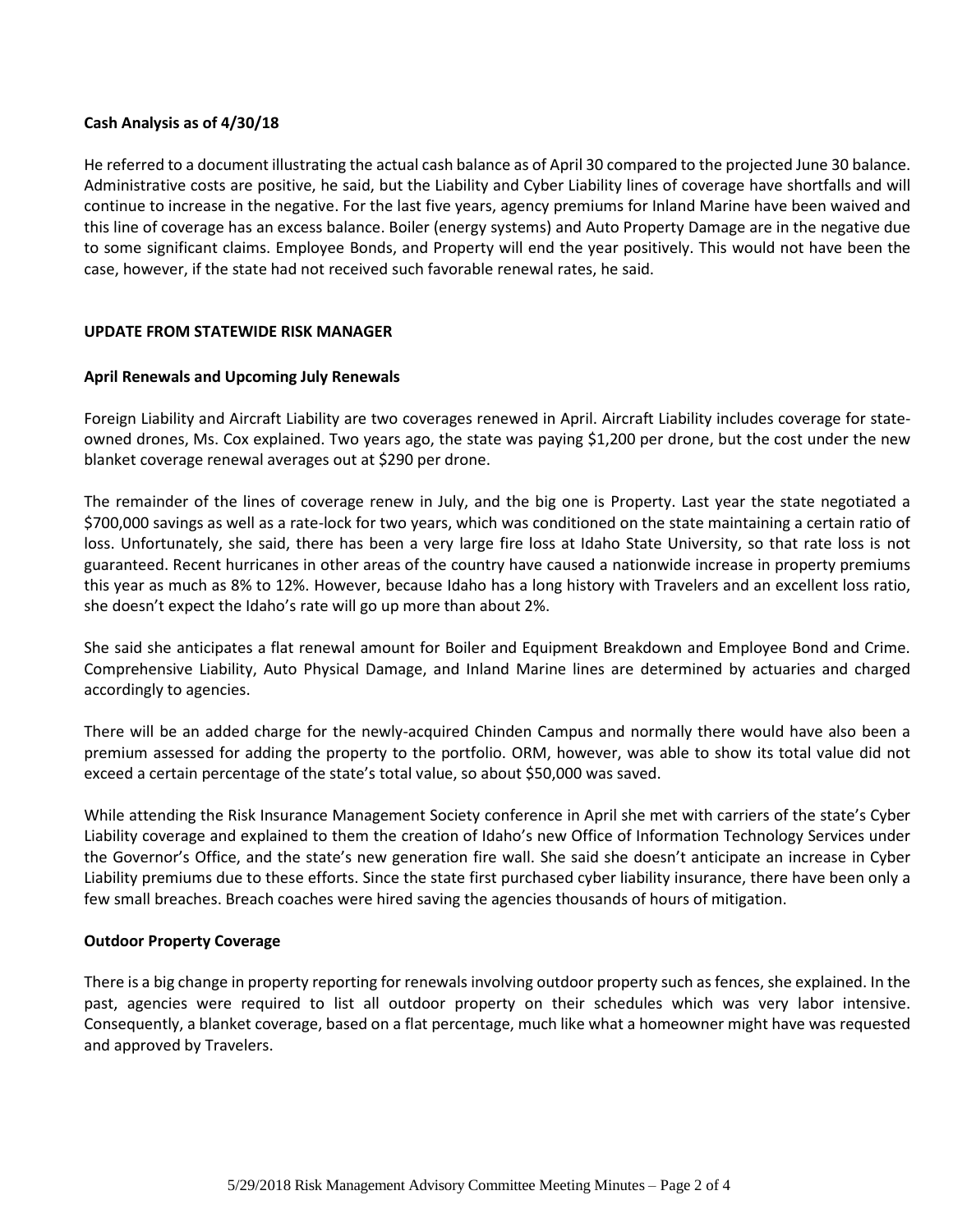#### **Auto Property Damage Deductible**

As supported by this committee, a change will be made for auto property deductibles for the July renewal. The \$500 deductible will be increased to \$1,000 bringing the plan more in line with a commercial auto policy deductible. It will also bring awareness to agencies about the importance of good safety programs.

She provided a list of agencies with 200 or more vehicles and their accident frequency rates. The average statewide accident frequency is less than 5%, she said. Out of the 270 accidents listed, 40% were preventable meaning that the driver backed into a stationary object, or similar. She found in one agency, most accidents were caused by temporary employees.

# **Claims Litigation Seminar**

Risk Management is hosting a claims litigation seminar the following week for state deputy attorneys general and outside counsel. Arthur Gallagher, the state's broker, agreed to provide a professional speaker with broad litigation management experience. There have been some large judgements against the state recently, she said, and education for identifying ways to offset new trial methods used by claimant counsel has become necessary. Attorney General Wasden is kicking off the event, and credit will be available for the attorneys. The session will also be videotaped and posted to the Risk Management website.

## **New Risk Management Information System**

The existing risk management information system is antiquated and it's very difficult to extract data for analytical purposes. The Request for Proposal for the new system, which is funded in FY19, is anticipated to go out July 1. One of the main features is that agencies will be able to pull their own reports and analysis.

# **October Agency Training**

Each October, ORM offers agency training, and this year will be the third annual session, she said. Agencies have expressed the desire for state-specific training; consequently, she distributed a list of recommended topics to members for consideration. They include: How to Decrease Workers Compensation Costs; The Idaho Human Rights Commission Process, What an Agency Should Expect; Risk Management 101-Working with Risk Management and Best Practices; Idaho Cyber Coverage, What's Covered and What's Not—What to Expect When a Loss Occurs; The State Rental Car Contract; Auto Claims Process—How to Submit Claims, Total Loss Processes and Subrogation; and, Idaho Claims Trends—How to Keep you Agency Out of Trouble. In addition, the state's broker indicated it will have itssafety managers provide training on starting a driver's safety improvement program.

Because these topics cannot all be covered in one day, she asked the committee to prioritize their importance. Lower priorities were given to the Rental Car Contract and Auto Claims Process; the topics on Cyber Liability and Workers Compensation were rated high. Ms. Cox indicated she will craft a full-day agenda with that input.